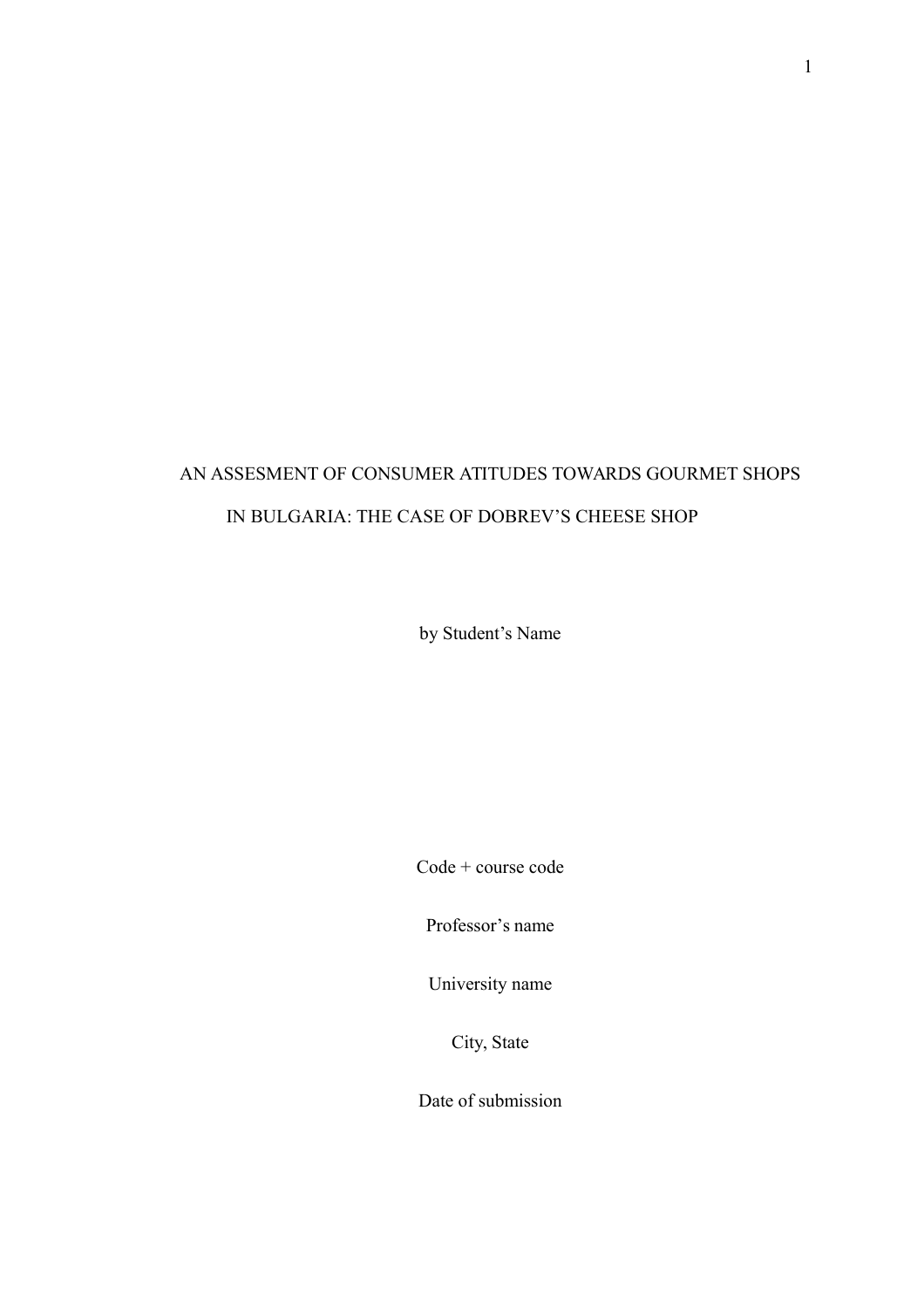#### V. RECOMMENDATIONS AND CONCLUSION

#### IV.1. **Introduction**

The Recommendations and Conclusions chapter presents the sequence of final recommendations and conclusions concerning the topic of the dissertation paper. The crucial aspects as well as influential factors and potential outcomes and perspectives of the introduction of such a business venture as gourmet shop under the label of Dobrev's Cheese Shop have been consistently and profoundly investigated, relevantly analyzed and properly discussed in the course of research.

It is significant to underline that there are certain limitations of the study. The limitations of the presented dissertation are significant and should be taken into account concerning the marginal errors which are actually presented in the study ramifications and final results. Hence, the major constraints which have affected the study are time and potential false data percentage constraints. Furthermore, it is important to emphasize the fact that ethical and legal considerations have also been followed. The major ethical considerations involved in the course of the current investigation comprise principles of voluntary participation as well as the anonymous guarantee concerning respondents' activity as basic factors for any type of scientific research. Moreover, the participants were guaranteed that the research activity will be completely devoid of potential harm and biased actions.

It is also essential to underline that the current study presents a significant scope for further investigation, but the section of recommendations is concentrated primarily on the potential implementation of the business venture of the gourmet shops chain under the label Dobrev's Cheese Shop in Bulgaria. The reason deals with the fact that the majority of aspects of potential further investigation sufficiently depend upon the outcomes and achievements of

2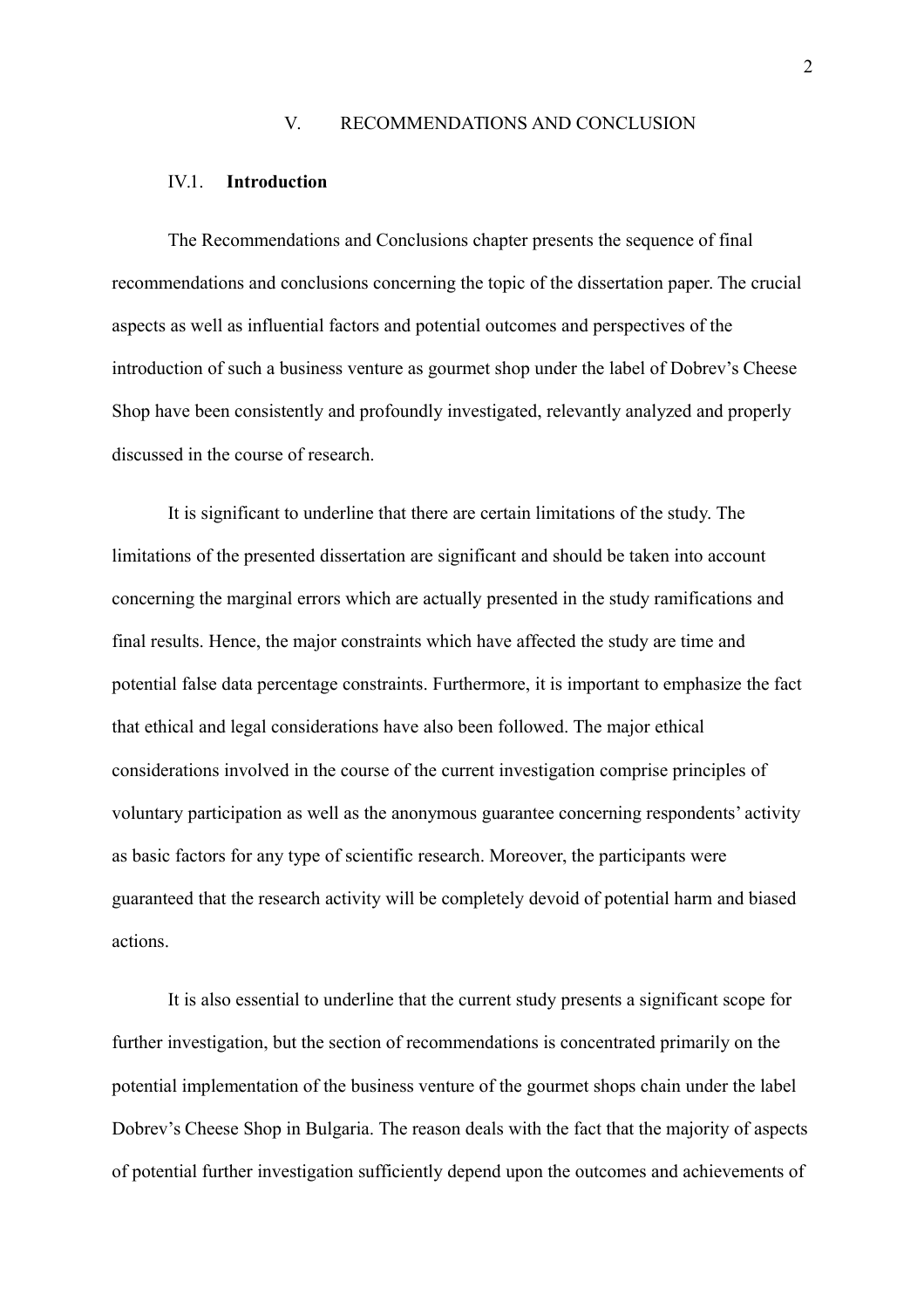the currently discussed business venture introduction (Kumar 2008). Hence, they may subsequently be formed. Furthermore, the section of conclusions presents a sequence of basic points and crucial aspects of the project discussed as well as the identification of potential drawbacks and obstacles which may emerge in the course of business venture introduction.

#### **IV.2. General conclusions**

In general, the concept of gourmet shop introduction on the territory of Bulgaria appears to be a very perspective and potentially profitable as well as efficient business venture in the current course of time. Actually, the outcomes of the questionnaire, semi structured interview and focus groups' discussion demonstrate that the overall conception of the notion of gourmet shop is positive and promising whereas the outer circumstances of Bulgarian dairy production also favor the emerging stores of high quality and excellent service targeted at innovation and creative approach as well as on advanced technologies use and constant development (*Dairy in Bulgaria* 2013).

Moreover, it is relevant to emphasize the qualitative difference between the phenomenon of investment in the traditional categories and in the course of development of a new product (Mundim, Sharma, Arora & McManus 2008**)**. Hence, the label of Dobrev's Cheese Shop is not a newly introduced business venture, but has already traditional categories of the dairy products, significant and competitive position within the dairy market as well as global presentation (Archibugi & Pietrobelli 2002). Though, the introduction of the gourmet shop on the territory of Bulgaria is considered to be an innovative entrepreneurial activity to certain extent. Therefore, the approaches to the process of introduction and business venture establishment should unite all the basic requirements of the innovative approach as well as of traditional one.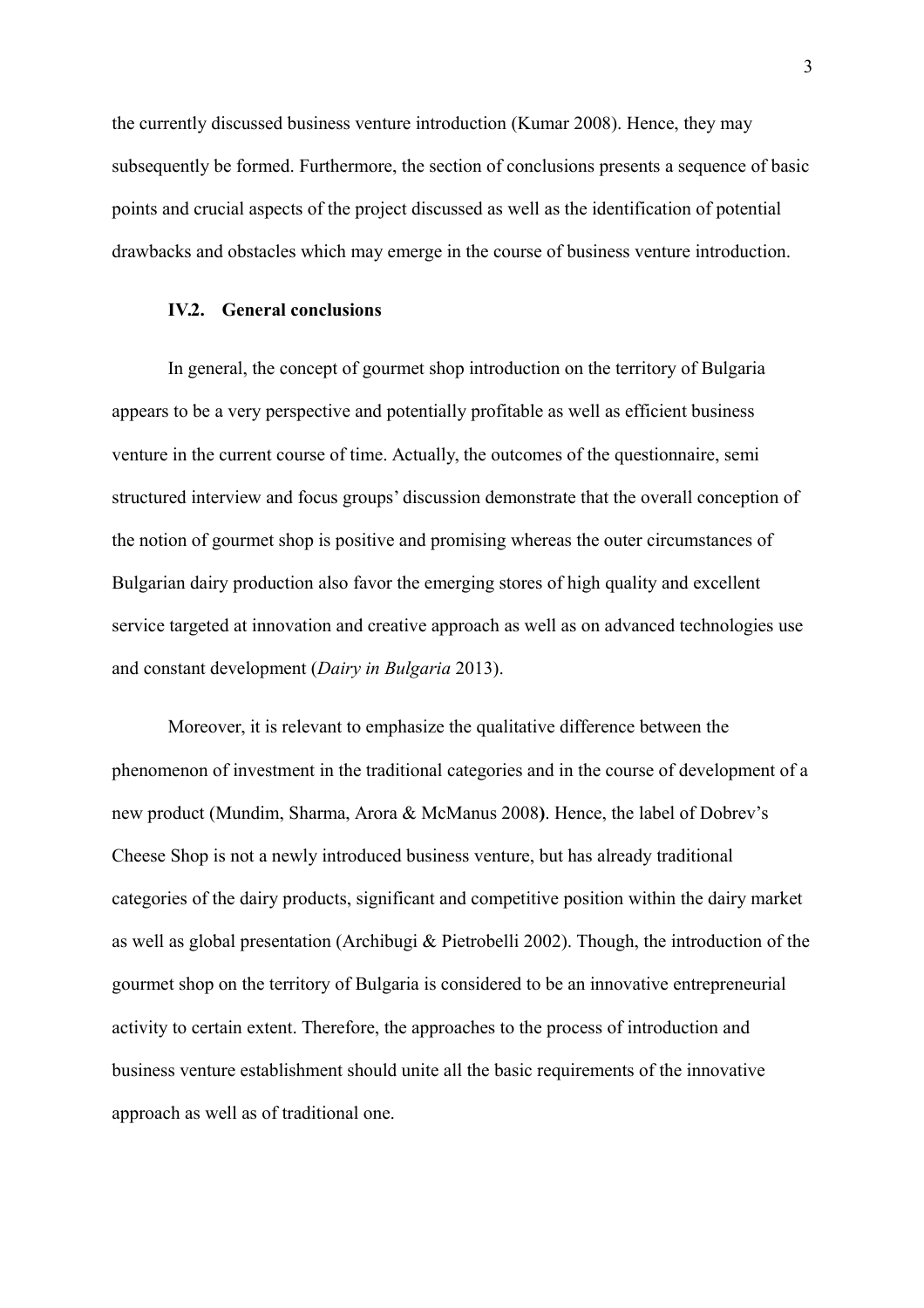One more significant conclusion of the current study concerns the aspect of evaluation be the respondents of the corporate performance in terms of quality, pricing policy as well as diversity of the offered food items' range. Three dairy producers which have been considered to be potentially rival companies for the newly introduced gourmet shop under the label of Dobrev's Cheese Shop are presented as the options in the course of questionnaire. They are Bread&Cheese for Friends, Grand Foods, and Balev Bio Market. Actually, the most interesting ramification of the investigation in the scope of competitors is the level of demand presented by the respondents. The labels of Dobrev's Cheese Shop and Grand Foods appear to be in almost equal position (24% and 26% respectively). This outcome demonstrates not only significant position of the investigated label, but also reveals healthy competitive environment which subsequently will contribute to the overall development and improvement of the business venture in the future (Peluso 2005).

It has been also concluded that the label of Dobrev's Cheese Shop is accepted positively due to such crucial characteristic features as high quality of the offered food items (90% of the participants of semi structured interview admitted it as one of the most appealing aspects), diversity of the product range and excellence of service. These ramifications confirm that the company of Dobrev's Cheese Shop moves in the relevant, efficient and perspective direction and has achieved the major goals of any contemporary business venture as far as the potential customers show interest and trust in the company and its products (Dries n.d.). Hence, the significant background has already been set. The introduction of the gourmet shop in such a case should be aimed at the improvement of the current position of the company within the dairy market (Bachev & Nanseki 2008). This is one of the most crucial and perspective recommendations for the discussed business venture introduction. Such phenomena as change management as well as the innovative approach are recommended to be implemented in the course of corporate activity on the regular and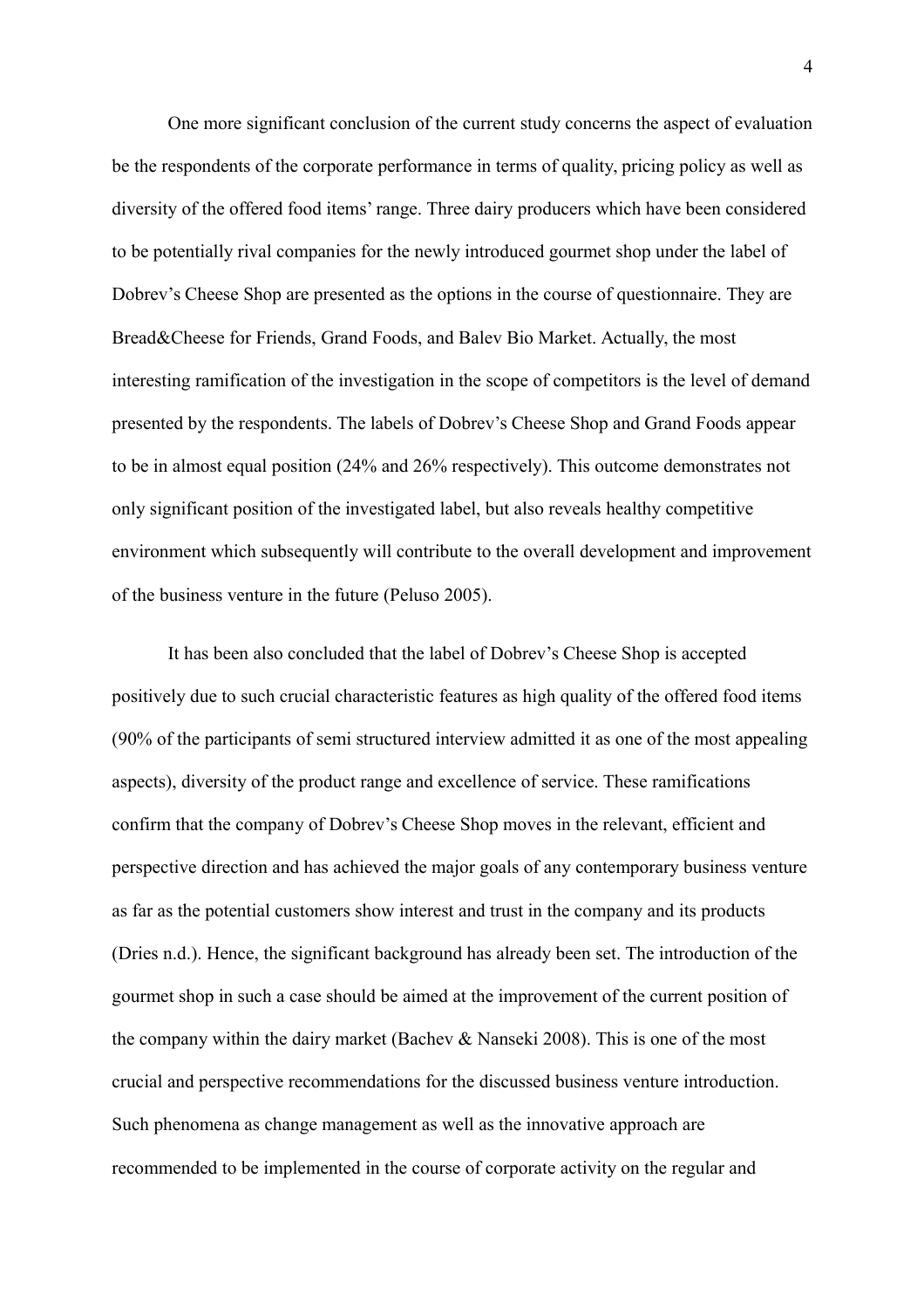permanent basis in order to guarantee further development, success and high level of profitability of the investigated business venture.

One more recommendation concerns the building of the gourmet shop as far as it is considered to be one of the basic factors by the respondents of the conducted questionnaire. 90% of the participants of the primary data collection process underlined the significance of the factor of space and light in the gourmet shop. First of all, it contributes to the overall image of the producer of the offered goods. Moreover, the general conception of the dairy products is significantly improved under the aforementioned conditions. The next recommendation deals with the actual presentation of the offered food items. Hence, they should be represented relevantly, vividly and motivate the visitors to buy. This aspect is crucial for the gourmet shop introduction as far as the newly coined business venture faces the necessity to present its possibilities and further opportunities as persuasively as possible. Furthermore, all the potential customers highly appreciate their time. Therefore, it is strongly recommended to provide efficient and at the same time quick service in order to support the overall expectations of the customers.

The suggestion to introduce the possibility to taste new dairy products along with the classic food items appeared to be quite unexpected and at the same time very innovative. The major advantage of such a suggestion is that other dairy shops do not usually incorporate such a tradition on the regular basis, or if they  $d\sigma - i\tau$  happens only in the course of holidays or some special events. Furthermore, such an innovative practice is capable to subsequently increase the amount of sales and as a consequence – improve the overall level of profitability of the company. It is also significant to underline that totally 100% of the respondents considered such an option to be crucial and perspective. Moreover, this advantage will contribute to the overall image of the company within the market of dairy production. Hence, it is recommended to introduce the aforementioned innovation and establish the "days of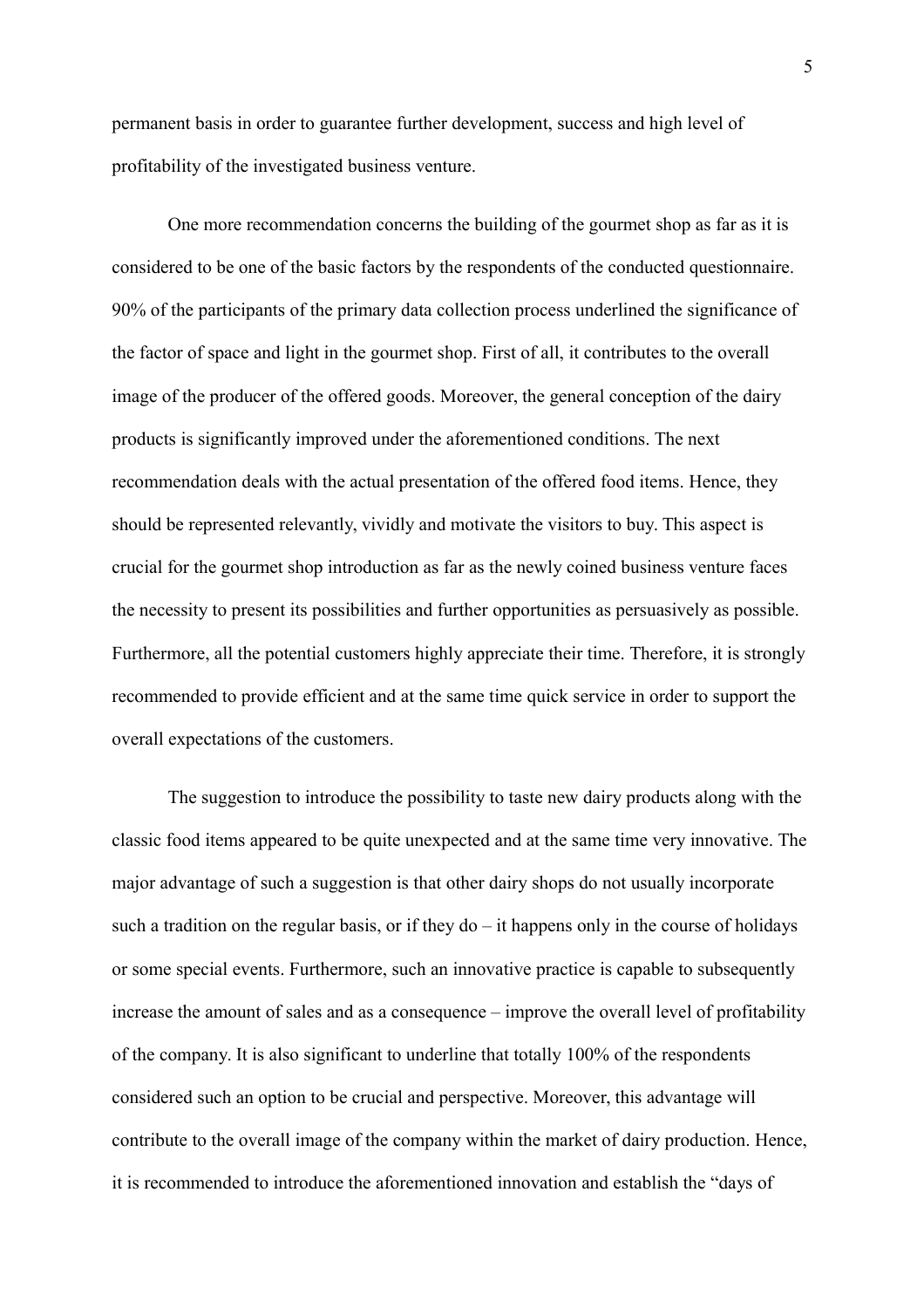taste", i.e. the schedule when the possibility to taste certain kinds of dairy products will be available. It is also recommended the aforementioned approach and to provide the customers with maximum comfort and excellent service. Furthermore, it is also recommended to introduce a new product within each range (i.e., cheese range, yoghurt range, butter range, etc) at least once per month. This policy will subsequently result in the constant interest and certain intrigue among the regular clients as well as among the visitors.

Thus, the overall conclusion comprises the following aspects: the introduction of gourmet shop under the label of Dobrev's Cheese Shop on the territory of Bulgaria is perspective and potentially profitable in general terms. Though, it is necessary to follow al the aforementioned recommendations as well as policy of innovative approach and permanent change management in the course of gourmet shop introduction. Moreover, it has been concluded that the current phenomenon needs more investigation and research in order to provide more objective and complete picture and more precise targets and tasks.

#### **IV.3. The Hypotheses**

The first hypothesis deals with the positive attitude of the Bulgarian citizens concerning the concept of the gourmet shop. Hence, the alternative hypothesis has been confirmed in the course of study: the introduction of the gourmet shop under the label of Dobrev's Cheese in Bulgaria will become a profitable, relevant and perspective business venture in terms of transnationalization process.

The second hypothesis concerns the course of development of the line of Dobrev's Cheese Company in the future for further expansion and increase of the level of profitability. The alternative hypothesis has been supported by the outcomes of the questionnaire. Though, the current range of products is quite diverse (*Dobrev Cheese* n.d.), it is to be extended further more. Therefore, it is considered that the regular increase of the product line will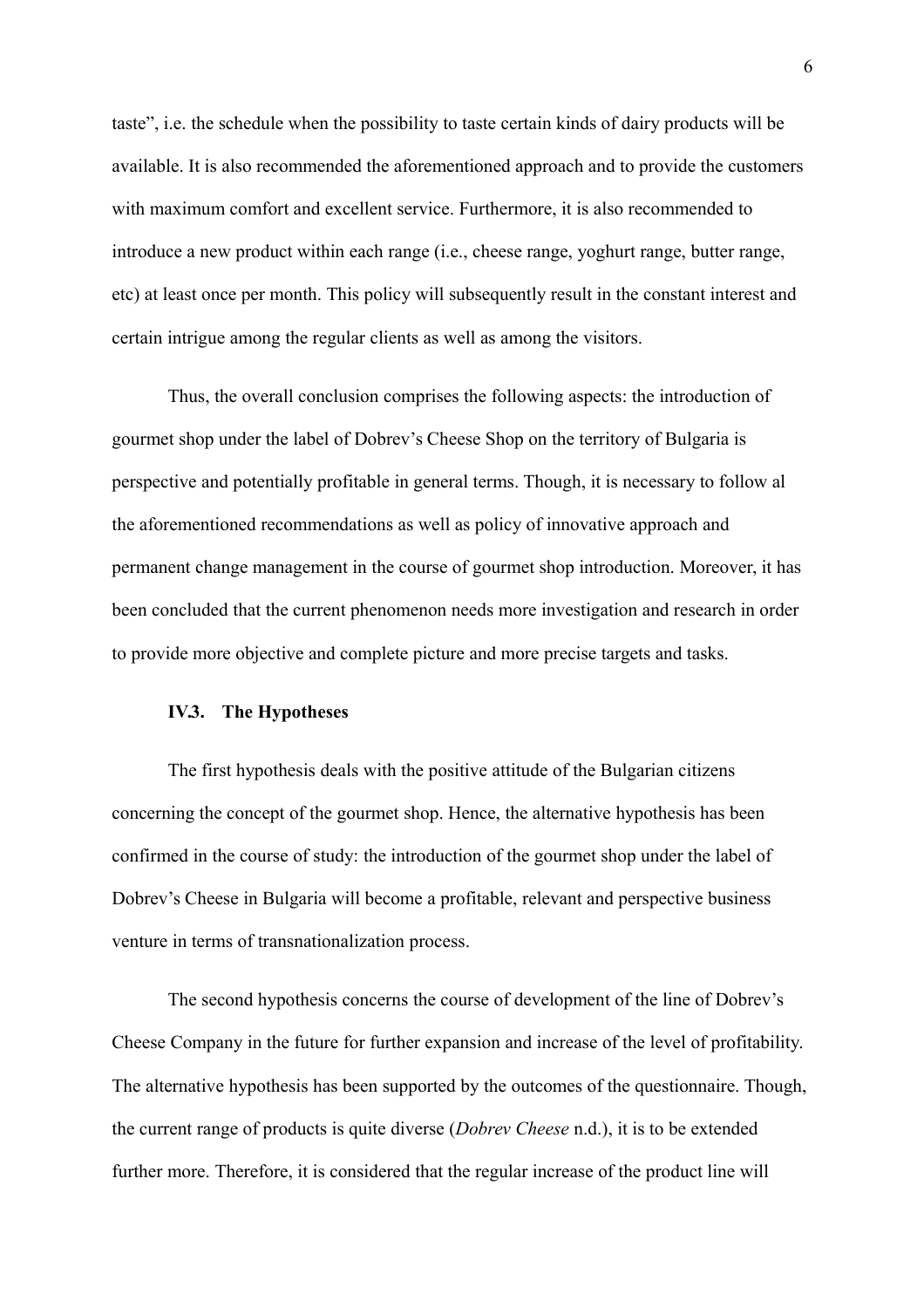attract the attention of permanent customers, extend the profitability rating and also will lead to attraction of new potential clients.

The third hypothesis deals with the perspectives of the introduction of the label in Bulgaria within a chain of gourmet shops. The crucial priorities, key values and major perspectives have been outlined and accounted for in the course of research and analysis processes.

### **IV.4. Recommendations for Further Study**

Thus, the current study resulted in constructive and perspective outline of the introduction of the gourmet shop under the label of Dobrev's Cheese in Bulgaria. The recommendations for further study are limited as far as the primary quantity of the factors which tend to be influential upon potential further investigation sufficiently depend upon the outcomes and achievements of the currently discussed business venture introduction (Fisher 2007). Though, it is significant to underline that such aspects as enrichment of the product range and presentation of the traditional categories of dairy goods versus newly introduced ones should be investigated more profoundly and thoroughly. The product range should be adjusted according to the customers' primary priorities and needs as well as in the absolute alignment with the basic corporate priorities discussed in the paper. Furthermore, the expansion of new areas of impact for Bulgarian dairy industry is a very topical issue (*Bulgaria to Promote Its Dairy Industry in Spain, Russia, Brazil* 2011). Therefore, the the perspectives of further expansion of new areas of impact should also be researched and studied.